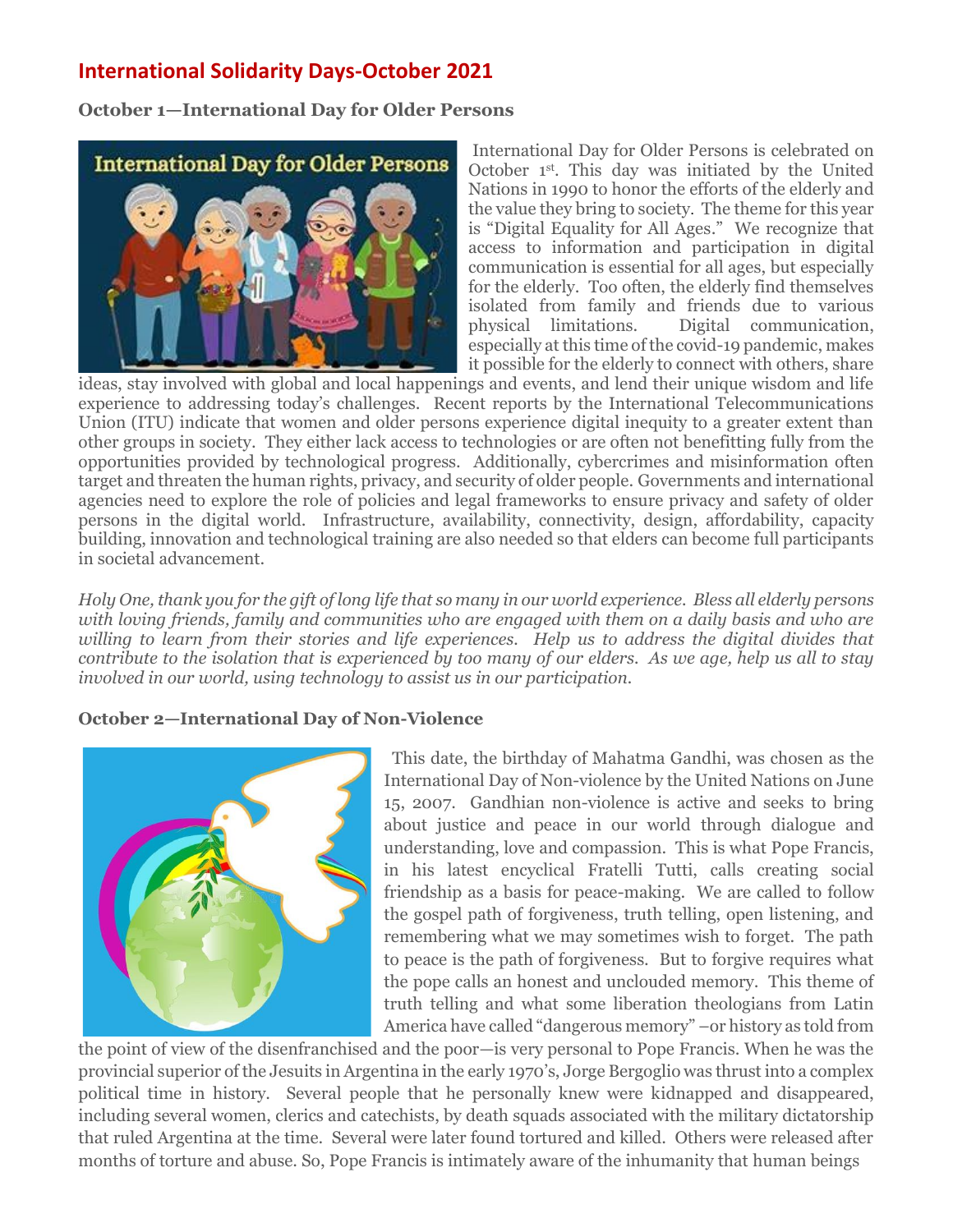are capable of. He also knows how it feels to not be forgiven by those who felt that he did not do enough to protect them. Through these experiences, he learned that forgiveness and reconciliation are personal acts that cannot be imposed on an individual or on society. They require hearing, recognizing, and speaking the truth, no matter how painful this may be. In fact, he sees truth as an inseparable companion of justice and mercy. In paragraph 252 of Fratelli Tutti, he says forgiveness is precisely what enables us to "pursue justice without falling into a spiral of revenge or the injustice of forgetting." And in Paragraph 249 he says: "We can never move forward without remembering the past; ... I think not only of the need to remember the atrocities, but also all those who, amid such great inhumanity and corruption, retained their dignity and, with gestures small or large, chose the path of solidarity, forgiveness and fraternity." Nonviolence is the only path to lasting peace and justice. Truth and reconciliation can heal wounds, build bridges and lead to conversion of hearts and transformation of societies.

*God, we pray for peace and nonviolence in our hearts and in the world. Help us to speak the truth as we know it and to listen with openness to the truth that others speak to us. Let us listen with compassion to one another, knowing that such listening will expand our understanding. As we seek to build a peaceful and just world, let us stand firm in our rejection of all forms of violence, especially the violence that we hold in our own hearts. Instead, help us to grow in respect, empathy and love for one another. When we stumble on the road of peacemaking, lift us up, inspire us anew and give us courage to begin again.*

#### **October 4—Feast of St. Francis of Assisi**



It seems fitting that the feast of St. Francis of Assisi is celebrated just 2 days after the International Day of Non-violence. His example of non-violence, joy and love has inspired peacemakers of many faith traditions for over 800 years. Francis' way of life was deeply rooted in his intuitive understanding that human beings and all of creation are one. He recognized that all are manifestations of the divine presence and reveal the sacred in unique and precious ways. As the patron saint of those who work for ecology, his message of care and respect for creation is particularly relevant during

this time of global climate crisis due to human activities. As the patron saint of non-violence and peacemaking, Francis is also an inspiration for those who struggle around the world to end war, terrorism, the death penalty, and violence in all its forms. As we face the many challenges of today's world, we learn from the life of Francis of Assisi that conversion of heart is possible, and that God's guidance will lead us if we are open.

*Holy One, we praise you for the wondrous gift of creation and thank you for Saint Francis who inspires us each day to live as peacemakers and lovers of creation. Help us to see that care for Earth our common home is only possible if we also care for one another by building peaceful and just societies. As we journey together, lead us in your ways of peace. As we listen to the cry of the earth and the cry of the poor, help us to respond with generosity, courage, determination, and compassion.*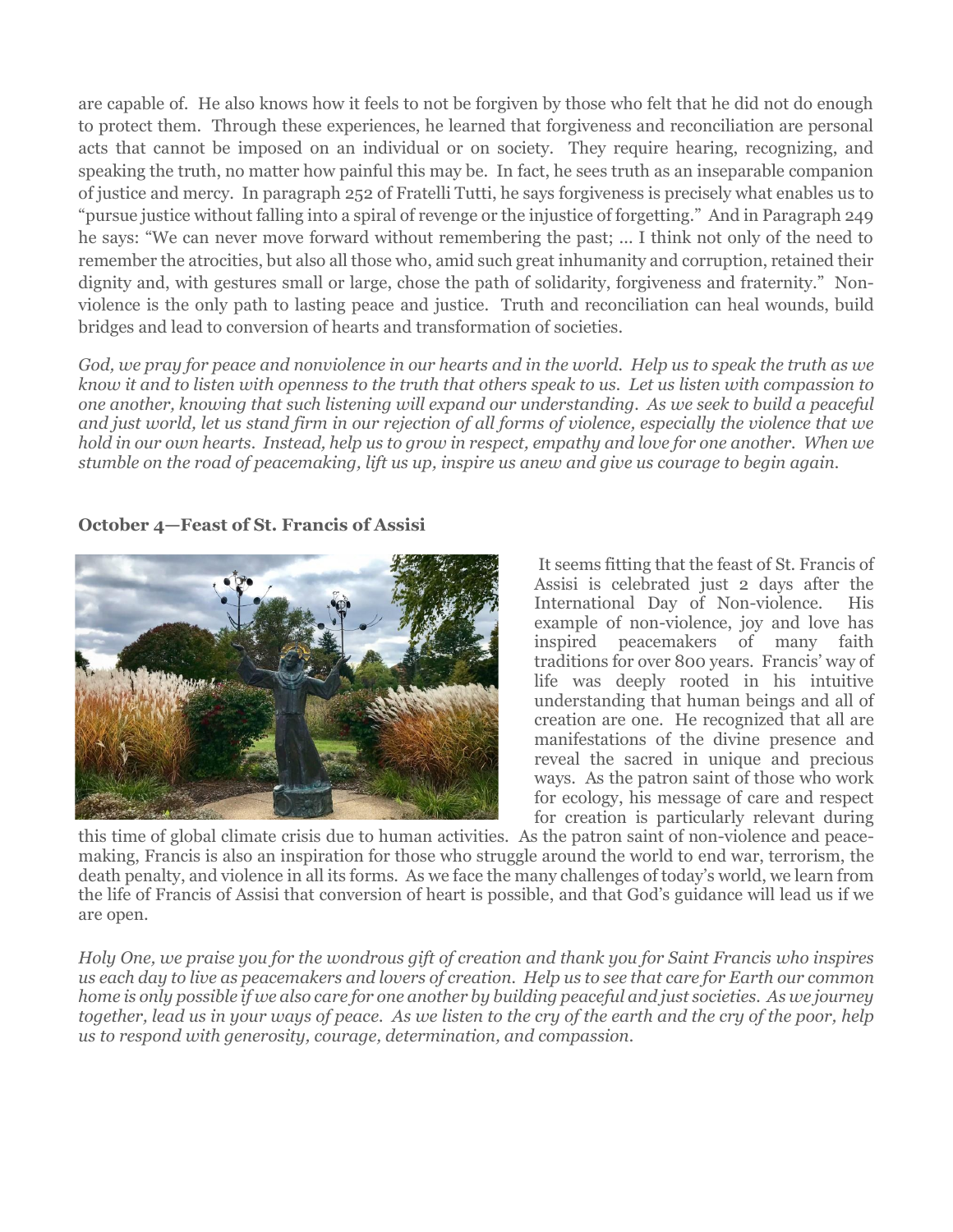**October 10—World Day Against the Death Penalty**



This year marks the 19th World Day Against the Death Penalty. The theme for 2021 is "Women and the Death Penalty: An Invisible Reality". This day brings together all efforts to end the death penalty throughout the world—religious and political leaders, lawyers, members of civil society, and peacemakers and all those committed to non-violence in all aspects of life. This year's focus on women seeks to raise awareness of the gender bias that can put women at increased risk of the death penalty. Discrimination based on gender is often coupled with other elements of bias such as age, sexual orientation, disability, and race leading to sentences for crimes that

are based on stereotypes of women as "witches", "evil mothers", or "femme fatales". These stereotypes can lead to mitigating factors not being considered during the entire judicial process and can lead to the biased imposition of the death penalty.

In his most recent encyclical, *Fratelli Tutti,* Pope Francis reminds us that every human being possesses innate human dignity, which even the worst of a person's actions cannot extinguish. The pope quotes St Augustine as saying: "Do not let the atrocity of their sins feed a desire for vengeance, but desire instead to heal the wounds which those deeds have inflicted on their souls." In addition to his call for universal abolition of capital punishment, the pope calls a life sentence a secret death penalty. He calls on all of us to work for the improvement of prison conditions out of respect for the human dignity of every person. The aim of imprisonment, in addition to protecting society, must be restorative justice for both victims and perpetrators. Pope Francis condemns the death penalty and says it is inadmissible under any circumstances and must be abolished worldwide.

*God, we pray for the worldwide abolition of the death penalty. We recognize the human dignity of each person, no matter what horrendous acts they may have commit. We know that conversion of heart, repentance and forgiveness are always possible. We commit ourselves to seeking restorative justice for those who are victims of crimes. We also pray for perpetrators of violent and hateful acts, that they may come to know their own innate worth and dignity and that of every person. May they experience the soul healing that is needed to bring them to a place of peace. Help all of us to reject revenge as we continue to work for justice and reconciliation.* 

### **October 13—International Day of Disaster Risk Reduction**

The International Day for Disaster Risk Reduction (IDDRR) is significant because it is a platform to spread awareness about Natural Disaster, their different categories, consequences, and the methods to curb natural disasters. Climate change has led to increased disaster risk across the globe such as famine due to prolonged dry seasons; floods due to increased severity of typhoons, hurricanes, and storms; massive forest fires due to prolonged drought; and pandemics due to the emergence of new pathogens. Disaster preparedness and risk reduction requires good governance and can be measured in reduced numbers of disaster-affected people, lives saved, and reduced economic losses. It requires actions based on scientific evidence with good vision, plans, competent implementation, and strong institutions acting for the common good. These efforts must be national as well as local. They must be multi-sectoral, linking policies around land use, building codes, public health, agriculture, energy, water and food resources, education, and environmental protection. For example, part of addressing the risk of typhoons and hurricanes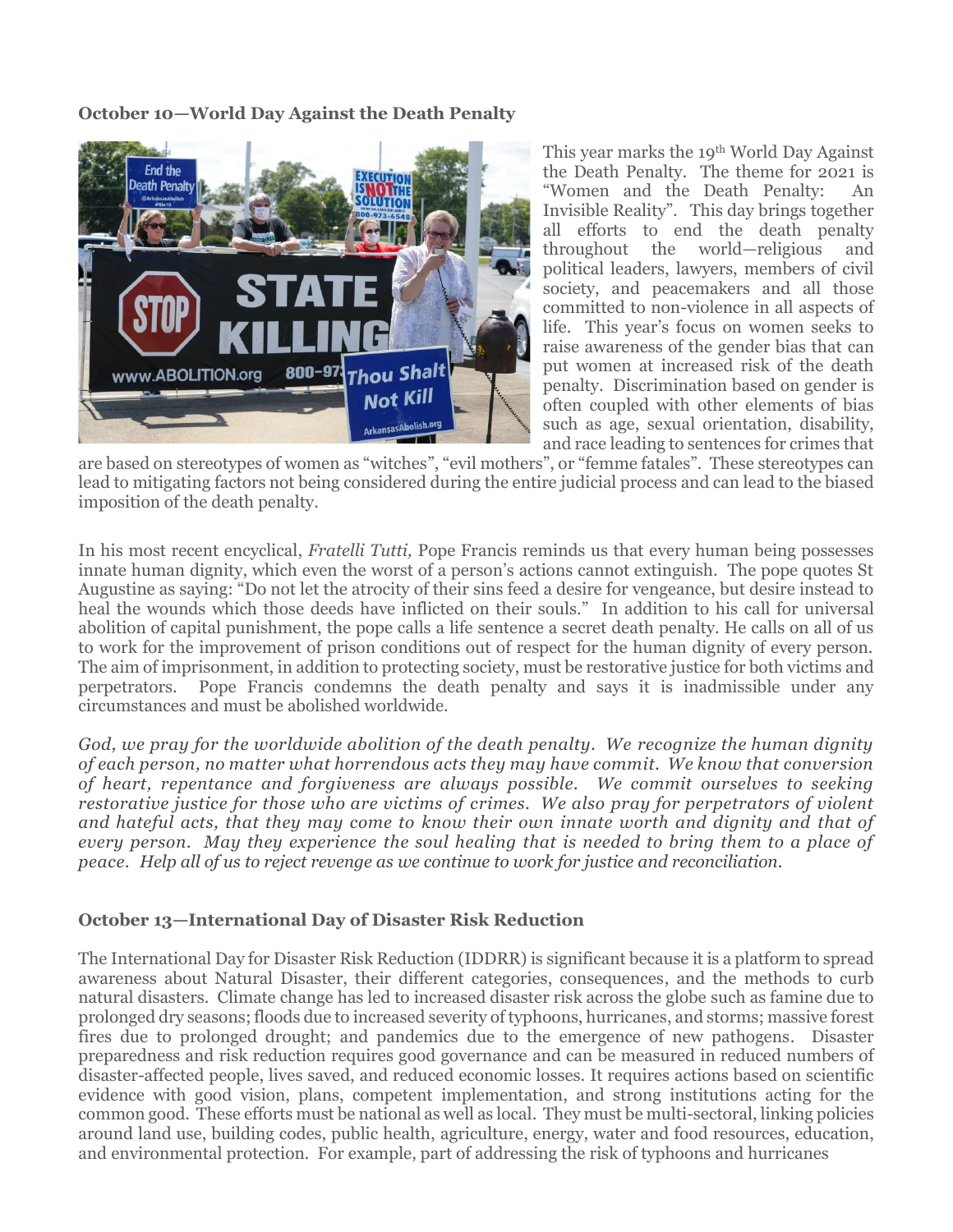

involves restoration of coastal wetlands, as well as limiting human habitation in areas that encroach on these natural barriers that help protect other coastal communities. This day raises awareness of the complexity of disaster risk reduction, examining behavior and policies, and developing creative solutions.

*Holy One, thank you for the gift of creation that we share. Help us to live in harmony with nature, so that we can reduce the risk of disasters that can be worsened by our own actions. Bless us with respect for the natural world so that we make wise choices for our lives that do not increase disaster risk. Lead us to creatively work together to reduce the risk and to realize that we are part of the web of life.*

**Flooding in Dili, Timor Leste, as seen from overhead**

### **October 15—International Day of Rural Women**



On this day the United Nations recognizes "the critical role and contribution of rural women, including indigenous women, in enhancing agricultural and rural development, improving food security and eradicating rural poverty." The United Nations Sustainable Development Goals clearly recognize that rural women play an essential and major role in lifting their families and communities out of poverty. This day recognizes their key contributions to household food security, safeguarding traditional knowledge, biodiversity, peace building and education. This day is also dedicated to focusing on the needs and rights of rural women and mobilizing international institutions, networks and media to advocate for and with rural women.

*God, we thank you for the many gifts that rural women bring to our world. As these brave and resourceful women work to raise their families and communities out of poverty, help us to learn patience and perseverance from their struggle. As rural women educate the next generation about living in harmony with creation and traditional ways of healing and caring for each other, may we grow in our own understanding of nature and its gifts. As rural women demand access to education and property inheritance rights, inspire us to work for justice locally and globally as well.*